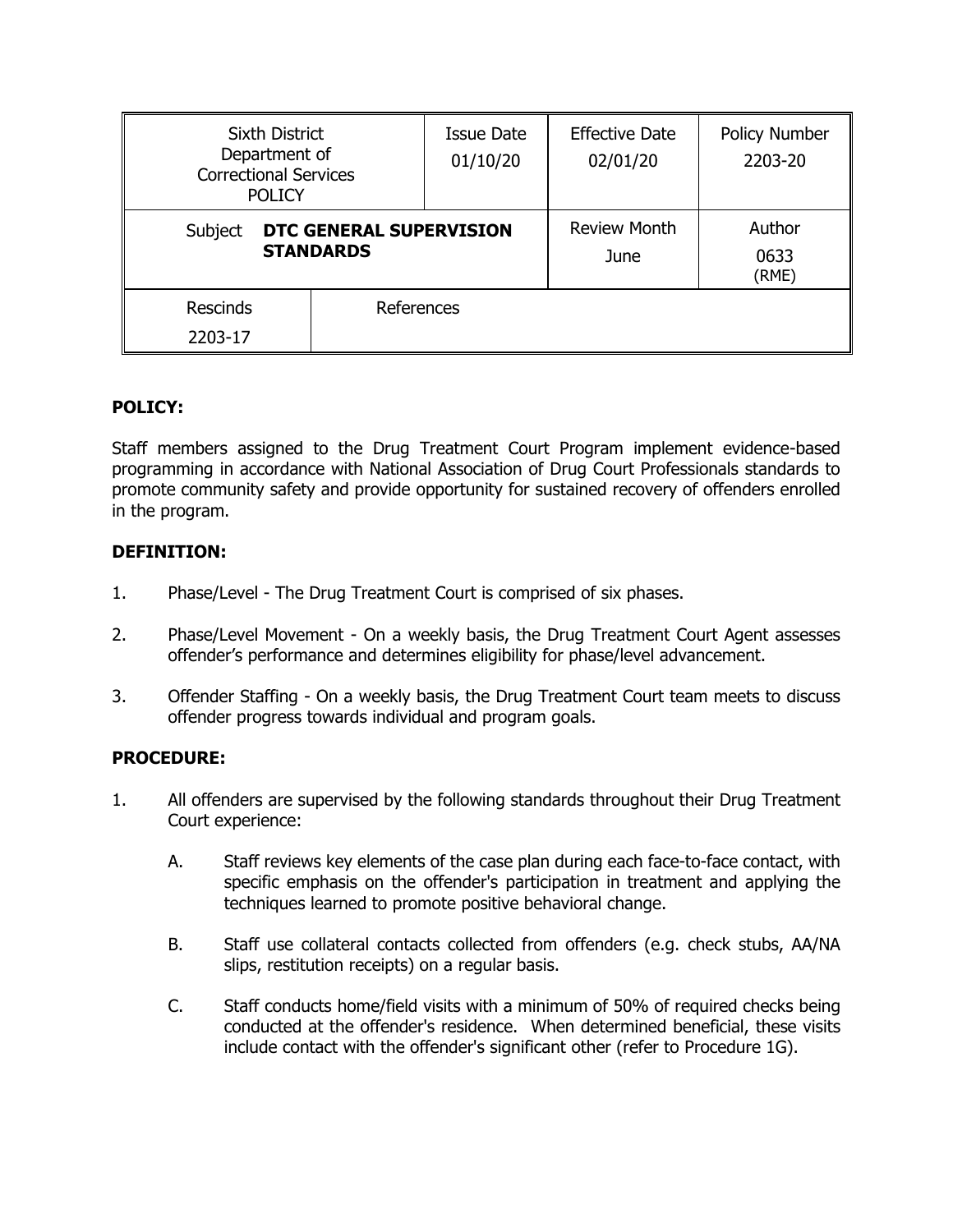### **POLICY NUMBER 2203-20 PAGE 2 OF 4**

## **PROCEDURE:** (continued)

- D. Employment:
	- 1) Staff collect copies of all pay stubs from Drug Treatment Court offenders;
	- 2) Whenever possible, the Drug Treatment Court Agent contacts the offender's employer to verify employment and satisfactory work performance. When determined beneficial, this contact takes place with the offender present.
	- 3) Staff require all unemployed and able offenders to seek employment or engage in other meaningful activities in preparation for gainful employment.
	- 4) Staff help offenders target employment that affords a comfortable living wage that provides income security and allows to consistently meet fiscal obligations. Temporary jobs and contract work are approved only on a limited basis when other viable options do not exist and are not approved long term without Supervisor approval. Offenders receiving disability benefits are encouraged to develop prosocial activities for their time to the extent of their ability in lieu of full time work.
- E. Staff verify treatment performance and attendance on a weekly basis.
- 2. Offenders are supervised according to the following Phase standards.
	- A. Contact Standards In accordance with the General Supervision Standards delineated above, the following minimum contact standards are maintained for Phase #1 offenders:
		- 1) Face-to-face contacts A minimum of two (2) contacts per week;
		- 2) Collateral contacts A minimum of one (1) contact per week;
		- 3) Home/Field Visit A minimum of one (1) contact per month;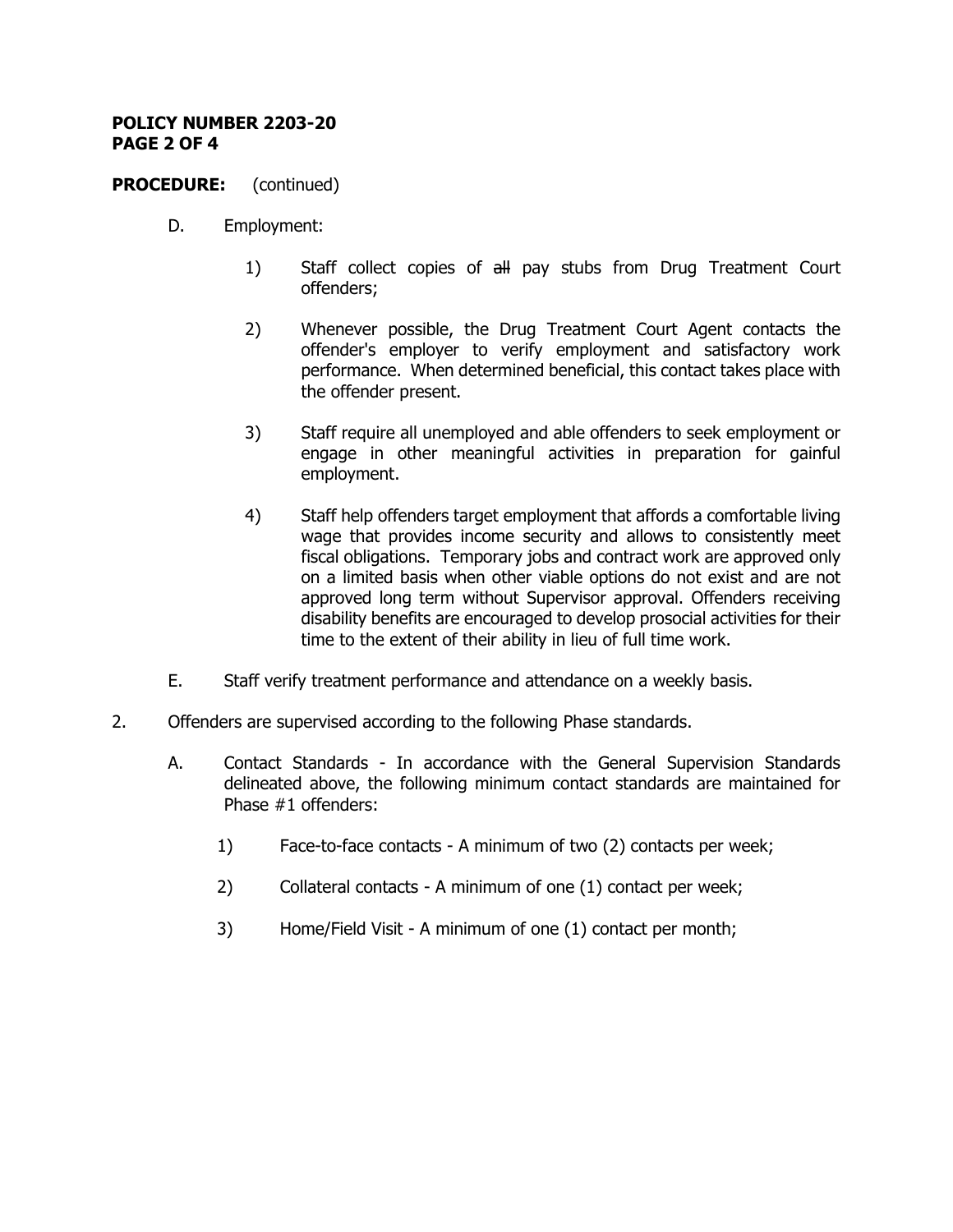### **POLICY NUMBER 2203-20 PAGE 3 OF 4**

## **PROCEDURE:** (continued)

- 4) Electronic Monitoring and/or curfew At the Agent's discretion (electronic monitoring requires clear justification and Supervisor approval).
- 5) Urine and breath testing- according to UA/BA Drug Treatment Court protocol.
- B. Contact Standards In accordance with the General Supervision Standards delineated above, the following minimum contact standards are maintained for Phase #2 offenders:
	- 1) Face-to-face contacts A minimum of two (2) contacts per week;
	- 2) Collateral contacts A minimum of one (1) contact per week;
	- 3) Home/field Visit A minimum of one (1) contact per month.
	- 4) Electronic Monitoring and/or curfew At the Agent's discretion.
	- 5) Urine and breath testing according to UA/BA Drug Treatment Court protocol (2207).
- C. Contact Standards In accordance with the General Supervision Standards delineated above, the following minimum contact standards are maintained for Phase #3 offenders:
	- 1) Face-to-face contacts A minimum of one (1) contact per week;
	- 2) Collateral contacts A minimum of two (2) contacts per month;
	- 3) Home/Field Visit A minimum of one (1) contact per month;
	- 4) Electronic Monitoring and/or curfew At the Agent's discretion (electronic monitoring requires clear justification and Supervisor approval).
	- 5) Urine and breath testing- according to UA/BA Drug Treatment Court protocol (2207).
- D. Contact Standards In accordance with the General Supervision Standards delineated above, the following minimum contact standards are maintained for Phase #4 offenders:
	- 1) Face-to-face contacts A minimum of two (2) contacts per month;
	- 2) Collateral contacts A minimum of one (1) contact per month;